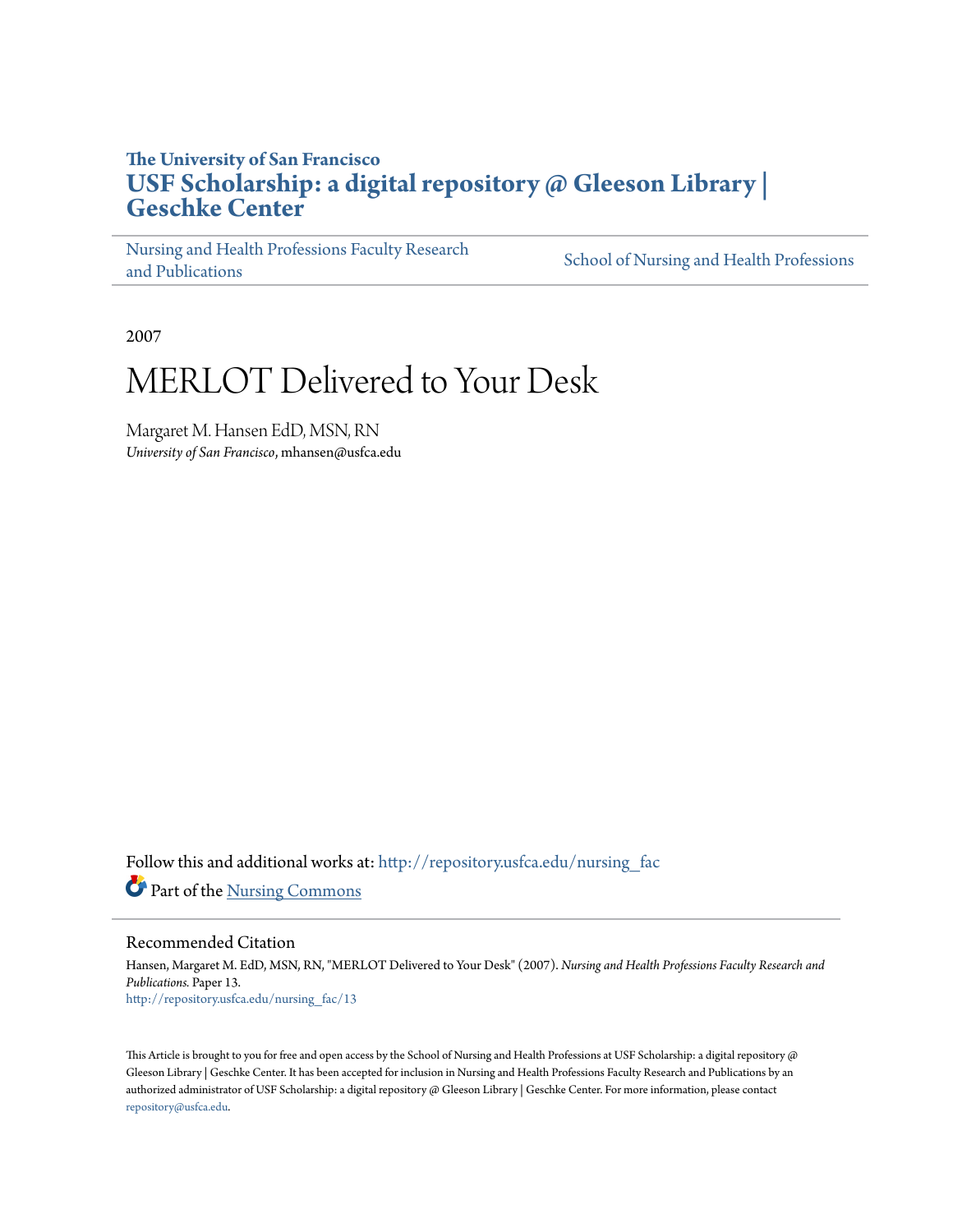CIN: Computers, Informatics, Nursing

Issue: Volume 25(1), January/February 2007, pp 20-22

Copyright: © 2007 Lippincott Williams & Wilkins, Inc.

#### **MERLOT Delivered to Your Desk**

Maag, Margaret EdD, RN

Section Editor(s): Thede, Linda Q. PhD, RN,-BC

Margaret Maag, EdD, RN, is an Assistant Professor in the School of Nursing at the University of San Francisco.

Key Points:

\* RSS defined

\* Merlot and RSS Opportunities

\*Advantages of using MERLOT RSS

Approximately 75 million people living in the United States and Great Britain use real simple syndication (RSS) "feeds," also known as "readers," via the Internet without actually knowing what RSS is all about. Researchers indicate 17% to 32% of RSS users know they are using RSS feeds every day to access their favorite Internet sites in a time-efficient manner.1 Keeping abreast of Web log (blog) entries and daily news via RSS feeds is becoming a technology du jour. More and more people are accessing the principal names on the Internet, such as BBC News Headlines, ABC News, CNET, and Amazon. com, via RSS feeds. Perhaps you are one of the individuals who can spot the petit orange RSS or extensible mark-up language (XML) icons on almost all of today's Web sites but you do not have a clear understanding of the burgeoning technology.

So, what is RSS? It is a process that allows Internet publishers to instantaneously distribute up-to-the moment information to individuals subscribed to their information sources on the Internet. When your favorite Internet site updates content, as a subscriber, you will instantly receive a synopsis of the updated information and a link via an e-mail or a syndication service, such as Feedster (http://www.feedster.com/), NewsGator

(http://www.newsgator.com/home.aspx) or Feedburner

(http://www.feedburner.com/fb/a/home). These RSS services are open-source and free to use. In addition, authors of blogs, podcasts, video blogs (vlogs), as well as educators, use RSS as a publishing choice to share with their audience filtered online resources (http://mlearningupdate.blogspot.com/). "RSS is the engine that drives Web 2.0 applications. It is the critical cog in enabling wide dissemination of information and the development of many dynamic displays of new content" (personal communication, Ray Schroeder, April 16,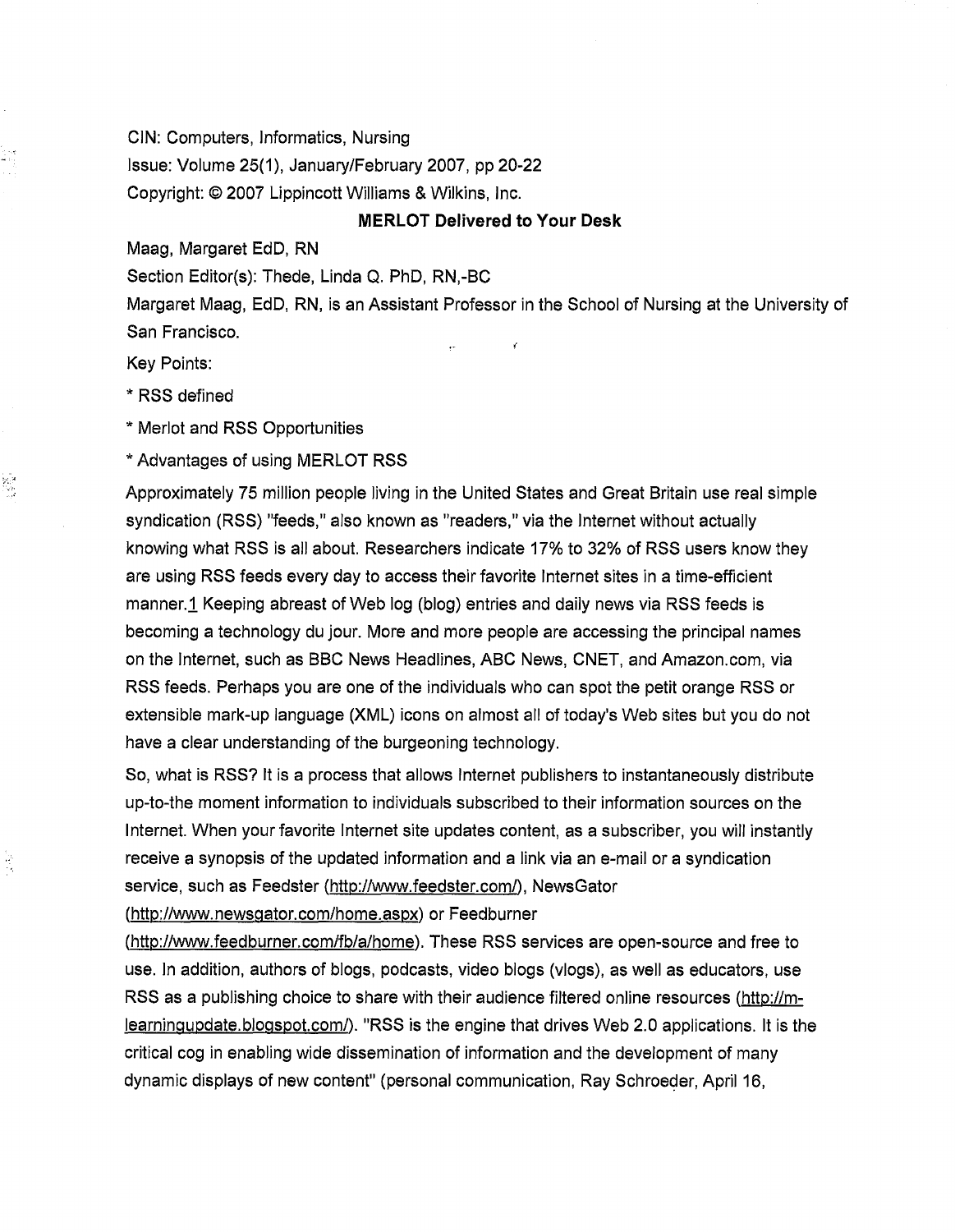2006). Microsoft Corporation announced the development of "extensions" that may be appended to RSS feeds that allow two or more people to exchange and update content in a two-way manner via RSS.2 For example, if two people wish to write a paper and want to share content with one another they may publish their individual paper using RSS and its specific file extensions and then subscribe to one another's feed. This is an excellent example of the power that RSS has for publishing content and allowing two authors to share ideas while working simultaneously on a project.

 $\mathcal{L} = \mathcal{L}$ 

 $\bar{\nu}$ 

#### MERLOT AND RSS

83

· The Multimedia Educational Resource for Learning and Online Teaching (MERLOT) repository offers various peer-reviewed learning objects for educators and learners alike (http://www.merlot.org/Home.po). Each learning object, or "digital resource," is assigned to one of six main categories: simulations, animations, tutorials, collections, lecture/presentations, and reference materials. 3 According to McMartin, 4 MERLOT's online resources may support pedagogical research, designing curriculum, instruction, learning, learning assessment, and providing important feedback to students. Moreover, MERLOT offers registered users a Web page that clearly lists and provides 32 free-of-charge RSS feeds (personal communication, Martin Bastian, April 23, 2006) that disseminate the most recently peer-reviewed and submitted learning materials to the online repository (http://rss.merlot.org/htmi/RSSSubmit.php).

The 32 feeds represent diverse disciplines or content categories, such as biology, business, health science, history, information technology, mathematics, music, and world languages, to name a few. "In many cases, people turn to MERLOT with a specific need in mind. So, the majority of the users are best served by the provided 'search tool,' or perhaps they may meet their needs by browsing by category from MERLOT's home page link. They don't need the RSS feed. The RSS feed serves a different need. It is for the person who is focused on a discipline or topical area. The feed keeps these people up-to-date on new learning objects as they are released in their field" {personal communication, Ray Schroeder, April 16, 2006). However, Martin Bastiann, MERLOT's Webmaster, explained that an upgrade was planned for summer 2006 and "we will be offering a feature in a new version of the Web site that will allow you to create an RSS feed out of any query" {personal communication, April 23, 2006). The addition of a dynamic XML file generator that will create a RSS feed upon a key search term will assist educators in keeping current in their field and when developing an up-to-date curriculum for their learners.

The MERLOT feeds are provided for anyone who wishes to display the syndicated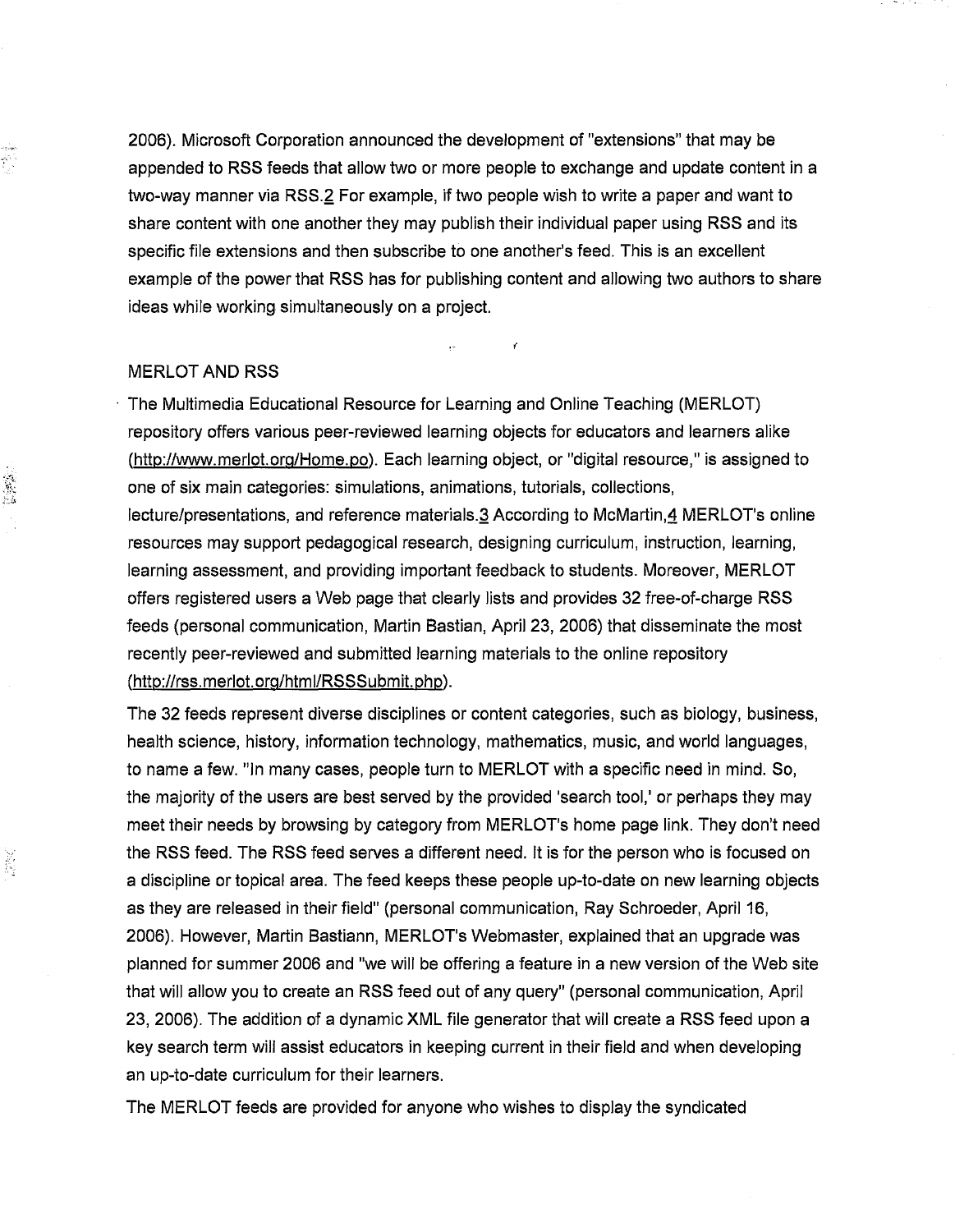MERLOT content on a personal Internet site or news reader, such as the complimentary NewsGator. Individuals may choose a content area of interest, such as health science and teaching with technology, and display the most recently reviewed and accepted learning objects at a particular site (http://onlinelearningupdate.com/merlot.htm). An example of most recently peer-reviewed materials in MERLOT Health Science and most recent materials in MERLOT teaching with technology are illustrated in Figure 1. Specific directions are provided by MERLOT's Webmaster on how to showcase MERLOT's most recent learning resources at a personal site of choice (http://rss.merlot.org/), and another easy method of  $\overline{\phantom{a}}$ creating a Web page as a home for your current MERLOT learning materials is to fill in provided text areas of a Java Script RSS box viewer (http://p3k.org/rss/?setup=true). Furthermore, various institutions of higher education offer workshops on how to add MERLOT RSS feeds to e-learning platforms, such as "WebCT'' and "BlackBoard 6" (http://www.unctlt.org/initiatives/compendium/resources/merlot-rss-blackboard6.doc).

### WHAT ARE THE ADVANTAGES OF MERLOT DELIVERED TO YOUR DESK?

Creating your own personal MERLOT RSS sanctuary may add value to your educator's toolbox. Imagine sharing all types of learning objects with your colleagues and students, as well as keeping abreast of the latest simulations, animations, tutorials, and presentations without spending endless time searching for the perfect learning tools for your students. In addition, the MERLOT staff will peer review submissions to the online repository, thus eliminating you having to use your precious time filtering and reviewing endless information on the Internet. Furthermore, MERLOT RSS will promote social networking with other educators and clinicians in your field of interest (http://www.rsscontact.com/RSS2/) and perhaps encourage others to use learning objects as a part of the nursing research process. There is a factor of "fun" and "curiosity" involved in discovering new learning objects that may be shared via an open source repository and simply delivered to your desktop. It is an exciting time to be an educator because a plethora of technological tools enhance learners' healthcare knowledge. "Knowledge should be free!" (personal communication, Graham Wright, June 11, 2006) and therefore easily accessible to all learners in today's global society.

#### **REFERENCES**

 $\frac{1}{2}$